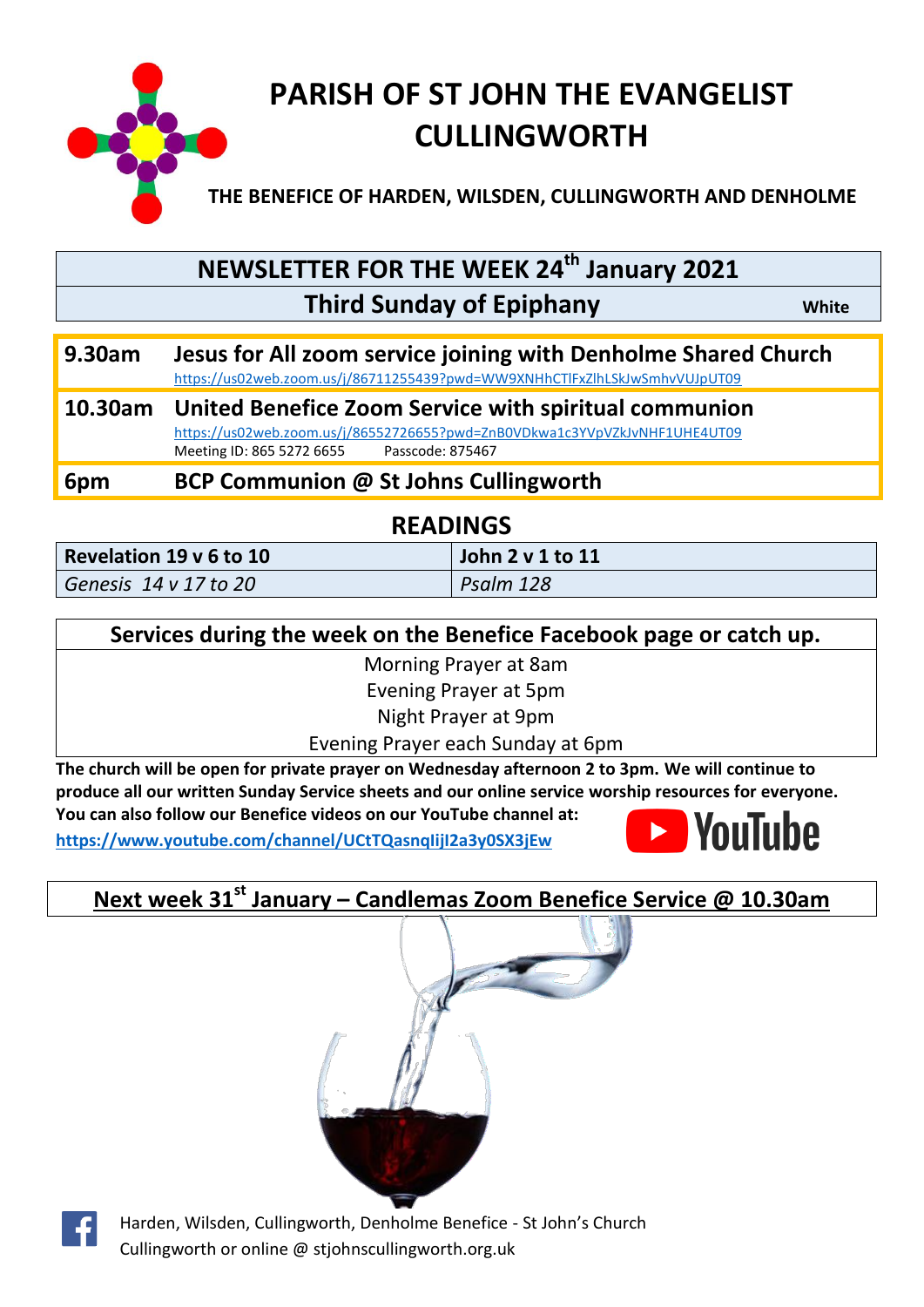# **ACTIVITIES**

## **WEDNESDAY VIRTUAL ZOOM COFFEE MORNING – 27th January 2021 @11am**

Join with a coffee, piece of cake and plenty of chat. The id is 899 594 3147 and password is Church

## **BENEFICE QUIZ Tuesday 26th January at 7pm!**

Pauline & Bernard will be setting the questions - the link is: <https://us02web.zoom.us/j/85098439672?pwd=QnVyTTBlNGJ0d3JBV1o4TDNZWGhhUT09>

Meeting ID: 850 9843 9672 Passcode: 450797



And to give you a flavour … can you identify the work of art which Richard recreated in 30 seconds for one of the questions in this week's quiz? If you haven't been to the quiz before, do come along. Contact Richard to ask to be added to list: [richard.burge@leeds.anglican.org](file:///C:/Users/Bernard/AppData/Local/Temp/richard.burge@leeds.anglican.org)

### **THURSDAY PRAYERS**

Come and join on Zoom at 11am on Thursday Morning: <https://us02web.zoom.us/j/83952757402?pwd=eEYrRGFkL3g1dzJLeUcvSDJueTlZdz09> Meeting ID: 839 5275 7402 Passcode: Spirit We pray by listing the things we wish to bring to God and then we end with a short time of silence to offer them to God. It is very simple and everyone is welcome!

## **NEXT THURSDAY HOUSE GROUP- 28st January 2021 @ 7pm**

The id 899 594 3147 and password is Church.

#### **Celebration Eucharist to give thanks for the Life of Malcolm Halliday**

On Sunday 17 October at 3.30pm there will be a Celebration Eucharist at Bradford Cathedral. We hope that by then we will be able to gather together and hope that many from the Benefice will come along.

#### **THE LEPROSY MISSION**

We are still collecting used stamps to be sold to support their work. Please leave a border of about 1/4 inch or 1/2 centimetre around the stamp. Stamps can be left in Church for Jennifer.

# **Inn Churches**

# **Charity Auction**

The auction is now closed and successful bidders will be getting ready to enjoy their purchases. Some will be getting ready to play golf or go fishing, others preparing to enjoy soup, bread, afternoon tea, cheese scones or pizza! Thank you to everyone who donated lots and who took part. As we go to press we know that a total in excess of £800 has been raised. Thank you!



Harden, Wilsden, Cullingworth, Denholme Benefice - St John's Church Cullingworth or online @ stjohnscullingworth.org.uk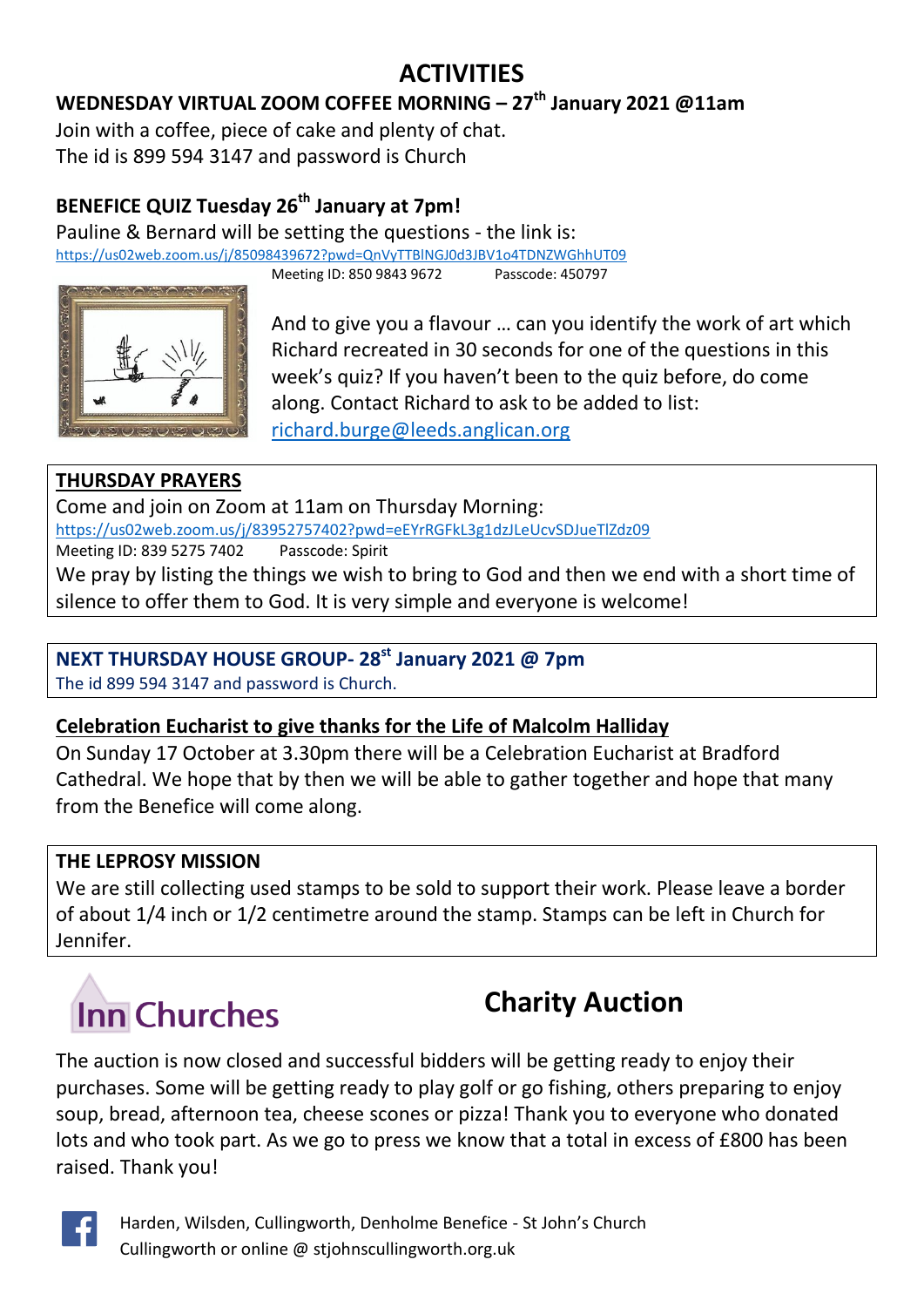## **FUNDRAISING**

## **CHARITY OF THE MONTH**

Money donated during January will support the work of **Inn Churches** They provide aid and funds to people in special need. If you wish to make a donation please can you make this to St Johns PCC (details below) add your surname and INN as the reference.

## **THANK YOU!**

We are really grateful to all those who continue to support the church financially. If you find that you have a little extra income and would be able to increase your giving at this time it would help our financial situation enormously.

## **Donations or Regular Giving may be done by sending your gift to**

PCC of Cullingworth Parish Sort Code 20-45-14 account number 60703532. Please include your name as a reference, so we can thank you.



## **You can scan this code to give a donation through "Give a Little"**

# easyfundraising feel good shopping

#### **EASY FUNDRAISING FOR YOUR ON-LINE PURCHASES**

If you register with easyfundraising.org.uk and state cause as Cullingworth St. John the Evangelist we at Church receive a % of what you spend.

## **Neighbourhood Support Services**

For Cullingworth the Village Hall is the contact point and to access the service phone the Bradford Met Centre 20 01274 431000.

If you know of people who are in need of food, we are an issuing agency for the Bingley Food Bank. If you need a food voucher please contact:

Suzy (01535 270697), Richard (01535 273758) or Helen (07788 848830)

If you are struggling with payment for utilities such as gas, electricity and water, please contact your supplier in the first instance. Many have schemes in place for assistance. Yorkshire Water for instance has more than six different support pathways which provide both short and long term financial help to those struggling to keep up with payments.